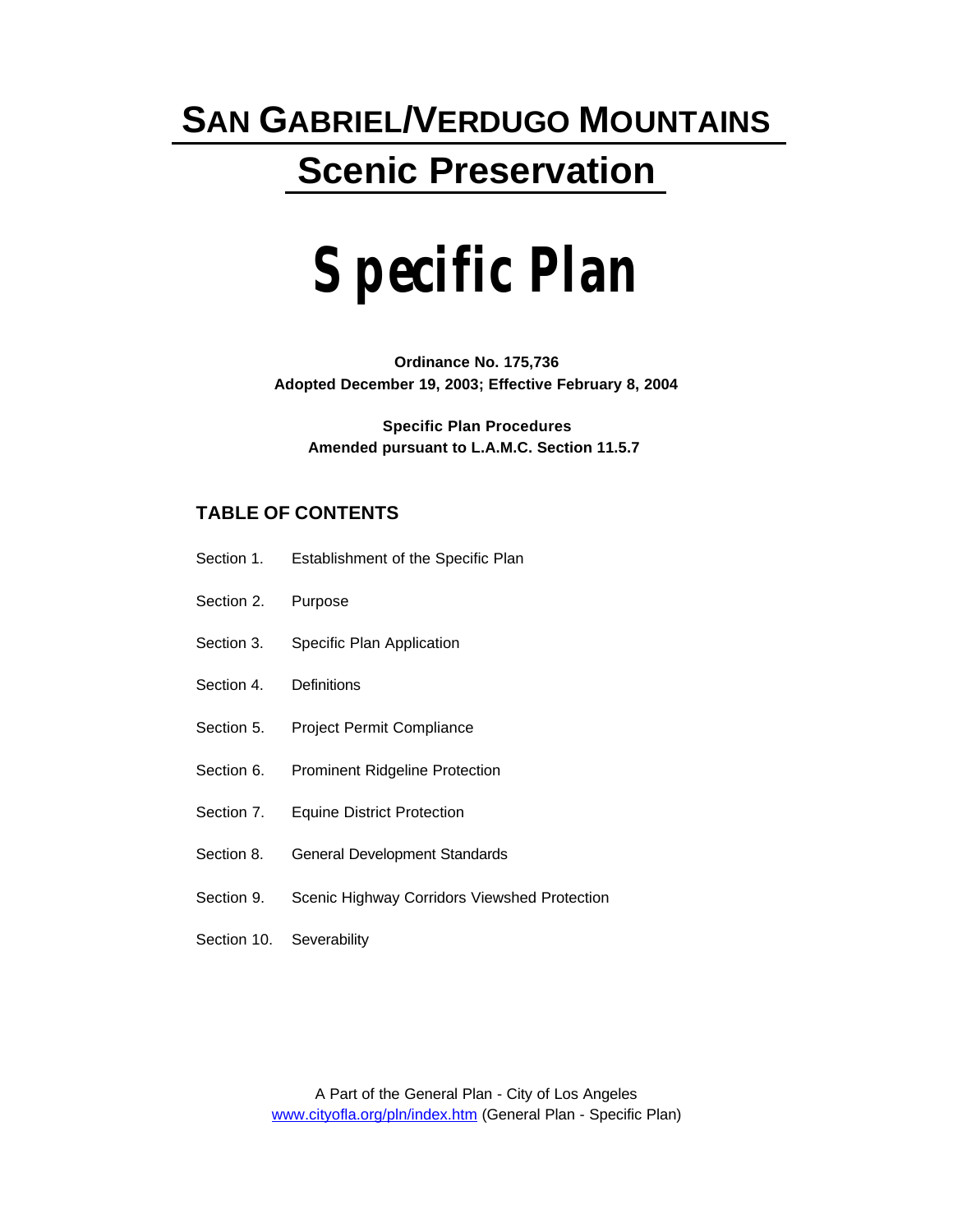## **SAN GABRIEL/VERDUGO MOUNTAINS SCENIC PRESERVATION SPECIFIC PLAN**

An ordinance establishing a specific plan, to be known as the San Gabriel/Verdugo Mountains Scenic Preservation Specific Plan, for areas of the Sunland-Tujunga-Lake View Terrace-Shadow Hills-East La Tuna Canyon and Sun Valley-La Tuna Canyon Community Plans.

NOW THEREFORE,

THE PEOPLE OF THE CITY OF LOS ANGELES DO ORDAIN AS FOLLOWS:

#### **Section 1. ESTABLISHMENT OF THE SPECIFIC PLAN.**

The City Council hereby establishes the San Gabriel/Verdugo Mountains Scenic Preservation Specific Plan (the Plan) applicable to the area of the City of Los Angeles shown within the heavy solid lines on Map No. 1 of the Plan.

#### **Section 2. PURPOSE.**

The San Gabriel/Verdugo Mountains Scenic Preservation Specific Plan is intended to preserve, protect, and enhance the unique natural and cultural resources of the Plan area. The Plan accomplishes these goals by establishing four general areas of regulation:

- **1.** *Prominent Ridgeline Protection* measures protect from grading and/or development designated Prominent Ridgelines that are visible from the Right-of-Way (ROW) of any of the Scenic Highways listed in Section 4.
- **2.** *Biological Resource Protection* measures protect oak trees and help protect unique native plant communities of the Specific Plan area.
- **3.** *Scenic Highway Corridors Viewshed Protection* measures establish standards for site design, landscaping (including parking lot landscaping), and signage to assure that the design of projects and related improvements within designated scenic highway corridors preserve, complement and/or enhance the views from these corridors.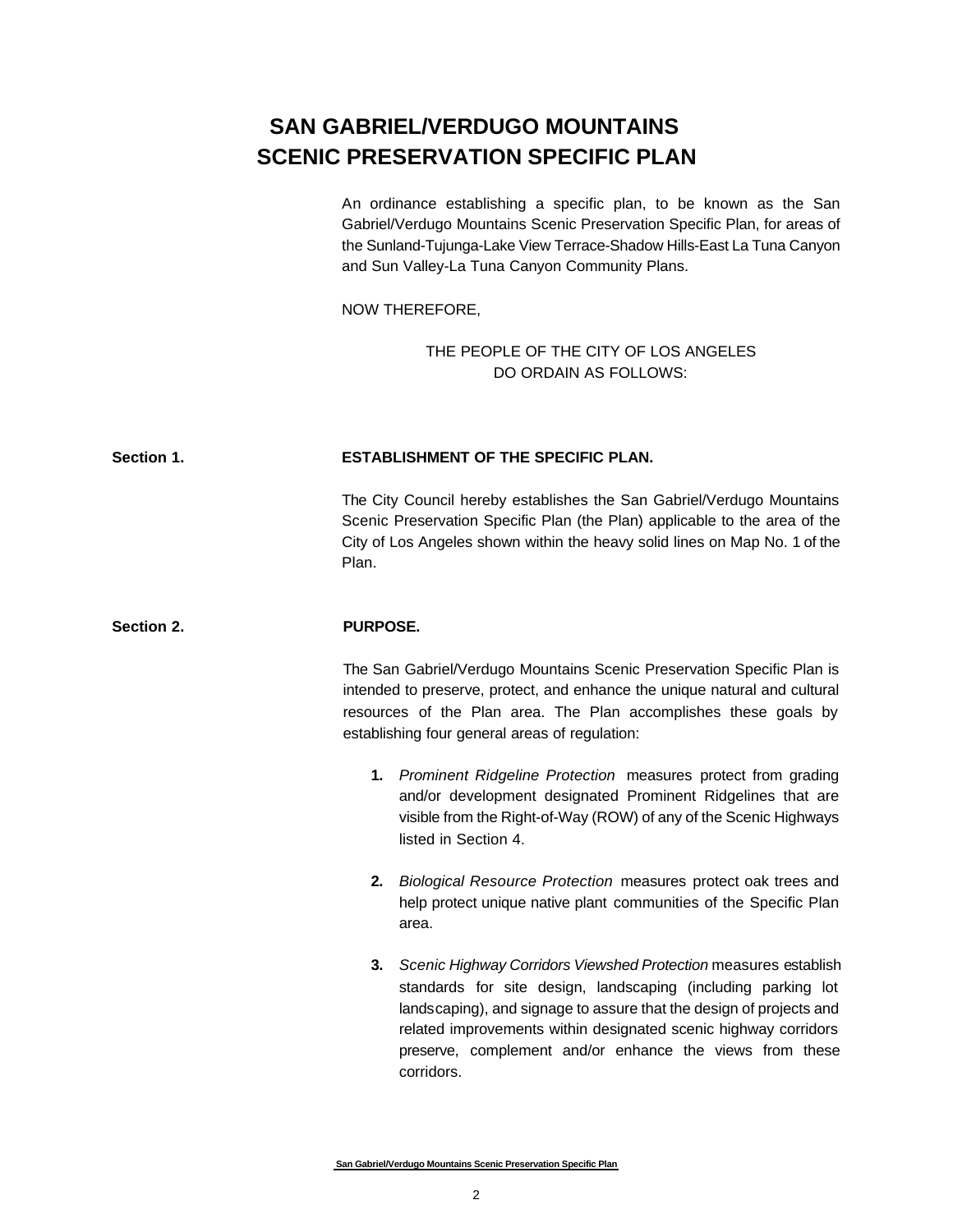**4.** *Equinekeeping District Standards, Equestrian Trails, and Domestic Livestock* measures: define minimum standards for subdivisions located within existing and future "K" Equinekeeping Districts within the Plan area; provide for the designation and development of existing and future equestrian trails; re-establish the right of property owners to keep domestic livestock in conjunction with residential uses in the RE40 zone, and protect non-conforming equine uses in "K" Districts in order to preserve the historic use of the area for equestrian and domestic livestock.

#### **Section 3. SPECIFIC PLAN APPLICATION.**

- **A.** The regulations of this Specific Plan are in addition to those set forth in the planning and zoning provisions of Chapter 1 of the Los Angeles Municipal Code (L.A.M.C.) and any other relevant ordinance and do not convey any rights or privileges not otherwise contained therein, except as specifically provided for herein.
- **B.** Wherever this Specific Plan contains provisions regarding grading, building height, landscaping, signage, biological resources, and/or density that are more restrictive, or equinekeeping and domestic livestock provisions that are less restrictive than provisions contained elsewhere in Chapter 1 of the L.A.M.C., this Specific Plan shall prevail and supersede the other applicable provisions of that Code.
- **C.** It is the intent of this Specific Plan that provisions regarding grading and development contained in the Slope Density Ordinance (L.A.M.C. 17.05 C), the Hillside Ordinance (L.A.M.C. 12.21 A 17) and the Sunland-Tujunga-Lake View Terrace-Shadow Hills-East La Tuna Canyon Community Plan including, but not limited to, Footnotes 4 and 7 shall apply to areas within the Specific Plan boundaries that are not within Prominent Ridgeline Protection Areas.
- **D.** The provisions of this Specific Plan shall not apply to any Project where one or more of the following discretionary approvals initiated by application of the property owners or their representatives, and subject of a public hearing, was granted on or before July 25, 2002 and is still valid at the time an application for a building permit is filed: zone change, height district change, conditional use, variance, tract map, vesting tentative tract map, parcel map, or private street map. This exception shall include, but not be limited to, the following vested discretionary approvals:

#### CPC 96-0243 CU (Redtail Golf Course)

Vesting Tract Map 46493, CPC 88-0553 ZC (Dale Poe Development) Vesting Tract Map 48754, CPC 91-0284 ZC (Duke Development/Hillview Estates)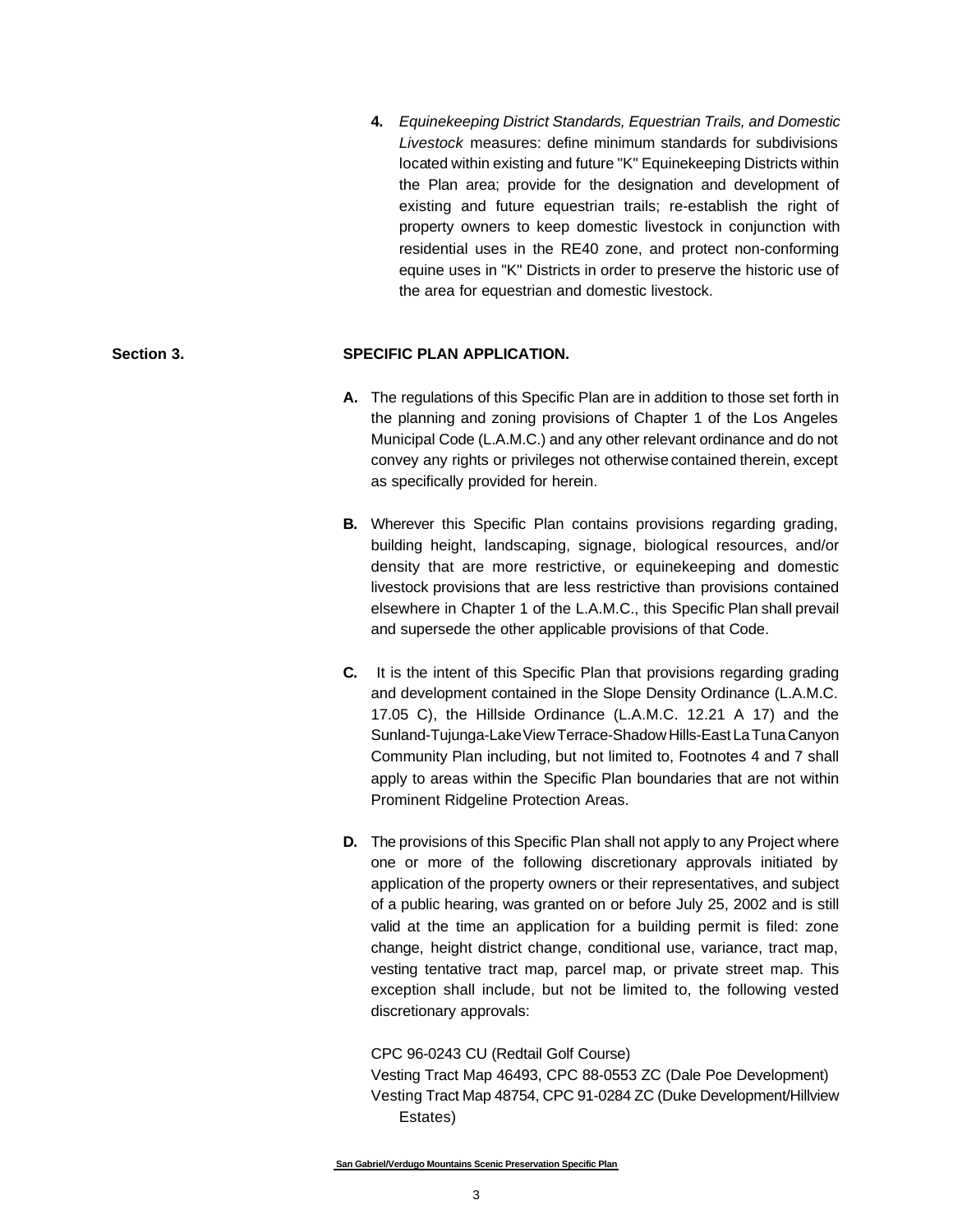Tract No. 47357 (Wheatland Ave.) Tentative Tract No. 52642, CPC 98-0353 ZC ZA 99-0786 (CUZ)(SPR) (9900 Foothill Blvd., All Nations Church) ZA 1982-39 (CUZ) (6433, 6401 La Tuna Canyon Road, Verdugo Hills Golf Course)

- **E.** Corrective grading as determined by the Department of Building and Safety shall be exempt from the provisions of this Specific Plan.
- **F.** Maintenance of existing Governmental or Public Facilities, which traverse identified Prominent Ridgeline Protection Areas, shall be exempt from the provisions of this Specific Plan.

#### **Section 4. DEFINITIONS.**

Whenever the following terms are used in this Specific Plan, they shall be construed as defined in this section. Words and phrases not defined here shall be construed as defined in L.A.M.C. Sections 12.03, 91.6203 and 91.0401, if defined in those sections.

**Governmental or Public Facilities.** Capital improvements and/or buildings or structures primarily related to the operation of City, County, State or Federal governments, including, but not limited to, streets, police and fire stations, governmental operated parking lots, government offices, government equipment yards, sanitation facilities, public schools, parks and similar facilities in or through which general government operations are conducted. Private commercial or industrial activities pursuant to lease agreements on public lands shall not be considered Governmental or Public facilities.

**Illuminated Canister Wall Signs.** A sign with text, logos and/or symbols that is placed on the face of an enclosed cabinet attached to a building. The face may be translucent or opaque and is illuminated internally or externally.

**Landform Grading.** A series of hillside site contouring technologies and an approach to subdivision design used to make new developments compatible with the natural characteristics of the land.

**Landform Grading Manual.** A document adopted by the City Council in June 1983, which describes landform grading techniques and is used by the Advisory Agency in reviewing applications for subdivision approvals.

**Non-Public Equestrian Trails.** Unimproved trails over private property as shown on Map No. 4 of this Plan in which the public may possibly have a prescriptive easement.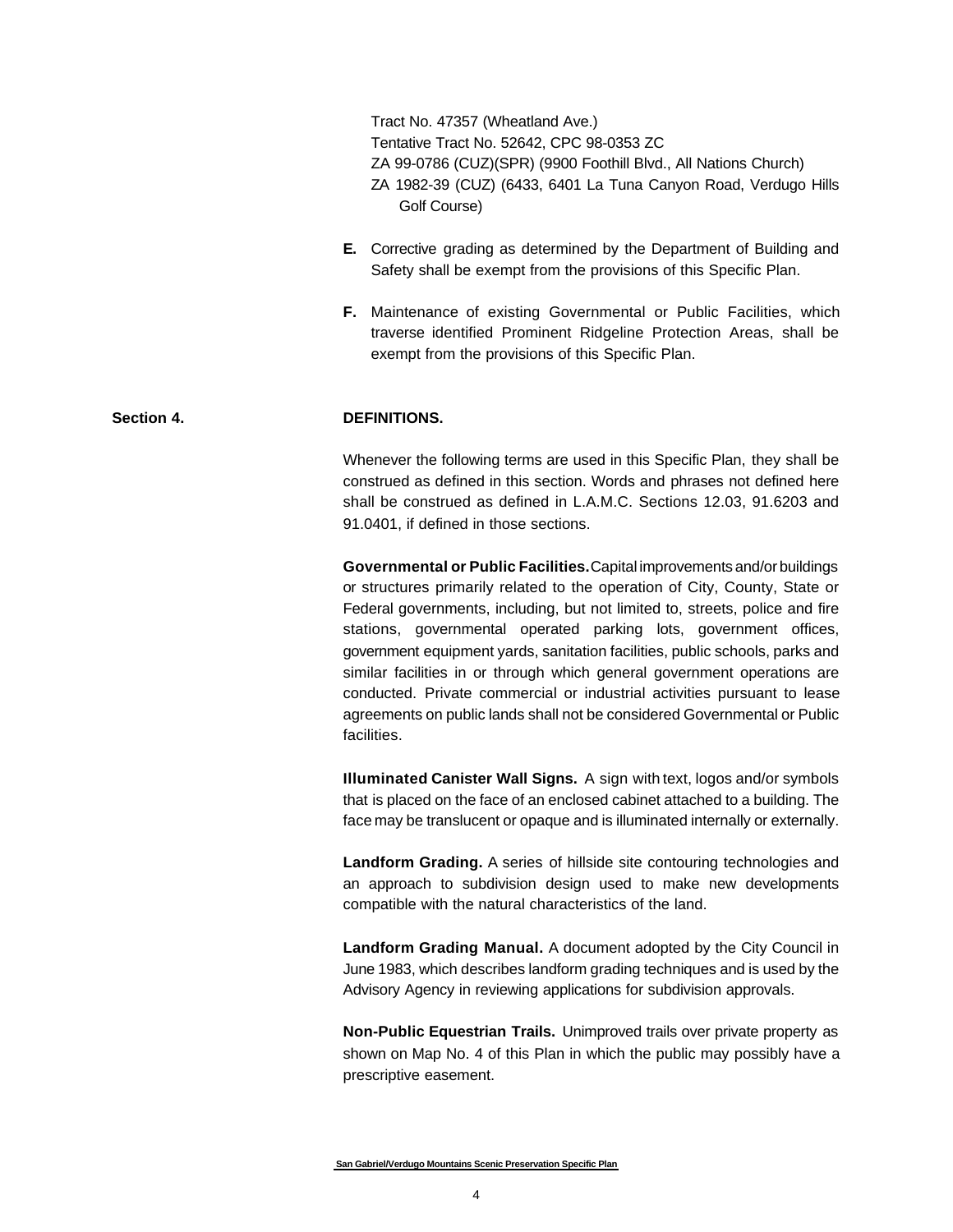**Official Equestrian Trail.** Existing trails that are established under legal easement and those that are designated for future dedication as shown on Map No. 3.

#### **Project.**

- **1.** The construction, erection, addition to, or structural alteration of any building or structure within the Plan area;
- **2.** Any grading which requires the issuance of a grading permit;
- **3.** The construction, erection, addition to, or structural alteration of any building or sign on a lot located within a designated Scenic Highway Corridor; or
- **4.** The subdivision of land requiring a tentative, vesting tentative, final, and/or parcel map on a lot located in whole or in part:
	- **(a)** Within a Prominent Ridgeline Protection Area or a portion of that area,
	- **(b)** Within an Equinekeeping District, or
	- **(c)** Where the average natural slope is 15% or more.

#### **Exceptions:**

- **1.** The term project shall not include interior remodeling or exterior remodeling unless the remodeling would result in an increase in:
	- **(a)** Building height or floor area, or
	- **(b)** Required parking spaces pursuant to L.A.M.C. Section 12.21.
- **2.** The construction, erection, addition to, or structural alteration of a single family home on an existing Site that is: less than 20,000 square feet, not located, in whole or in part, within a Prominent Ridgeline Protection Area, and not located within an Equinekeeping District, shall only be required to comply with Sections 6 A 3 and 8 C of the Plan, if applicable.

**Prominent Ridgeline.** A mountain ridge as shown on Map No. 2, that has significant aesthetic quality as a scenic resource, defines a region or is unique and visually prominent as determined by the Director of Planning or the Advisory Agency. Prominent Ridgelines are identified by a line connecting the series of elevation points running through the center of the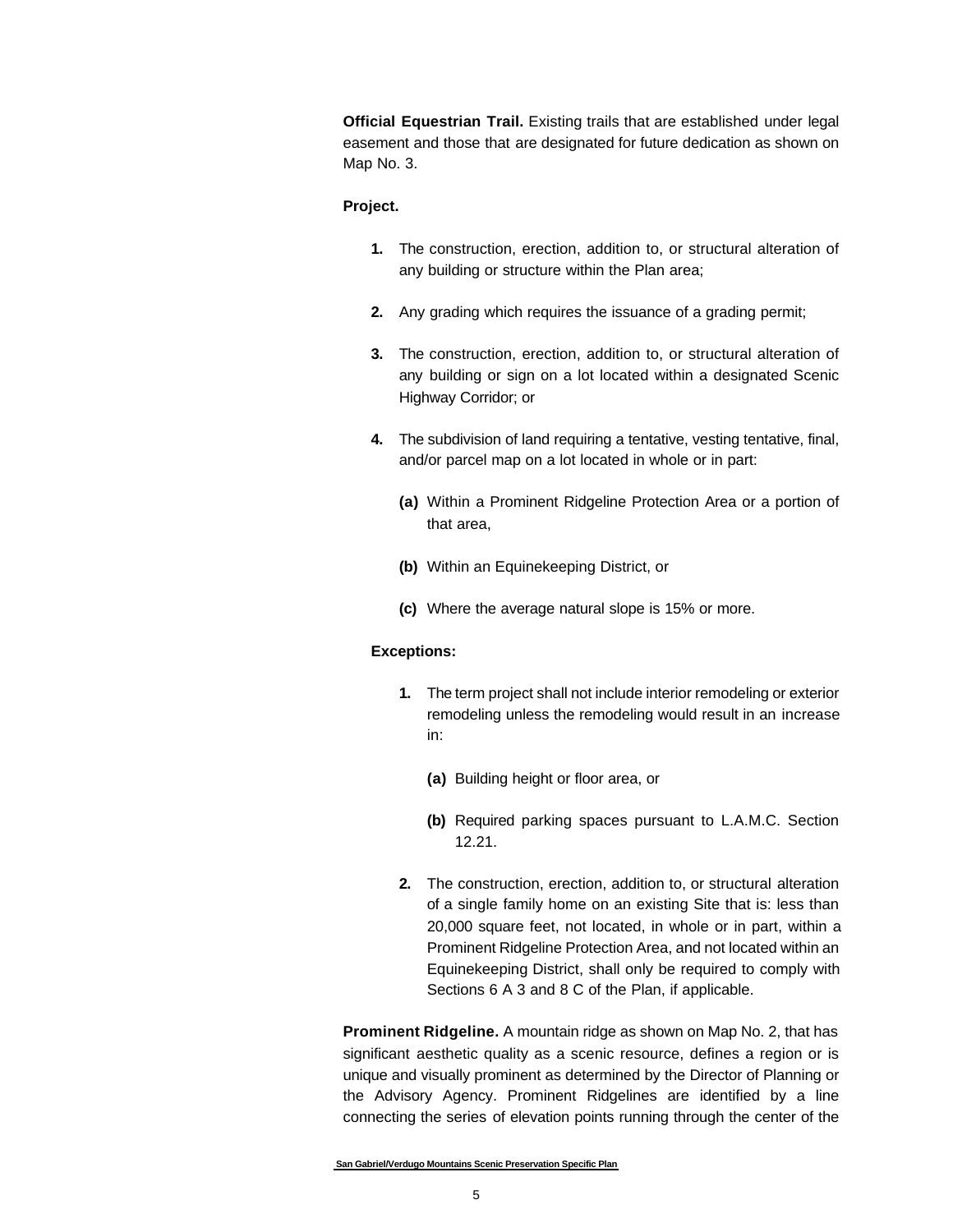long axis of the ridge, including endpoint elevations, which are provided to indicate the approximate terminus of the Prominent Ridgeline.

**Prominent Ridgeline Protection Area.** The area 60 vertical feet from any point along the long axis of the crest of a Prominent Ridgeline and designated on Map No. 2 as a shaded area. Final determination of the Prominent Ridgeline Protection Area is made by the Director of Planning or the Advisory Agency using a topographic survey provided by the applicant as part of any Project Permit Compliance Review or subdivision action.

**Right-of-Way (ROW).** The dedicated area along either side of roadways including equestrian trails and/or sidewalks, whether or not the roadway is fully improved to the applicable standard.

**Sandwich Board.** A small portable sign consisting of two sign faces, which connect at the top and extend outward at the bottom of the sign.

**Scenic Highways.** Highways within the City of Los Angeles, which merit special controls for protection and enhancement of scenic resources, as designated by the Transportation Element of the General Plan (Adopted September 8, 1999), the Sunland-Tujunga-Lake View Terrace-Shadow Hills-East La Tuna Canyon Community Plan, and the Sun Valley-La Tuna Canyon Community Plan (land use elements of the City's General Plan, adopted March 23, 1999 and March 15, 2000, respectively), as shown on Map No. 1 of this Specific Plan as listed below:

- **(a)** Big Tujunga Canyon Road (Oro Vista Avenue to City Limits);
- **(b)** Foothill Boulevard (Wentworth Street to Osborne Street);
- **(c)** Foothill (210) Freeway (Osborne Street to City Limits);
- **(d)** La Tuna Canyon Road (Sunland Boulevard to City Limits);
- **(e)** Sunland Boulevard (La Tuna Canyon Road to Foothill (210) Freeway);
- **(f)** Wentworth Street (Foothill Boulevard to Sheldon Street).

**Scenic Highway Corridor.** The area extending 500 feet on either side of the centerline of the roadway of each of the Scenic Highways.

**Site.** Any lot or parcel of land, or contiguous combination of lots or parcels, under the same ownership located in whole or in part within the Specific Plan area.

**Staging Area.** An area adjacent to, or accessible from, a roadway or trail, which, may provide parking areas for cars and horse trailers, drinking water

**San Gabriel/Verdugo Mountains Scenic Preservation Specific Plan**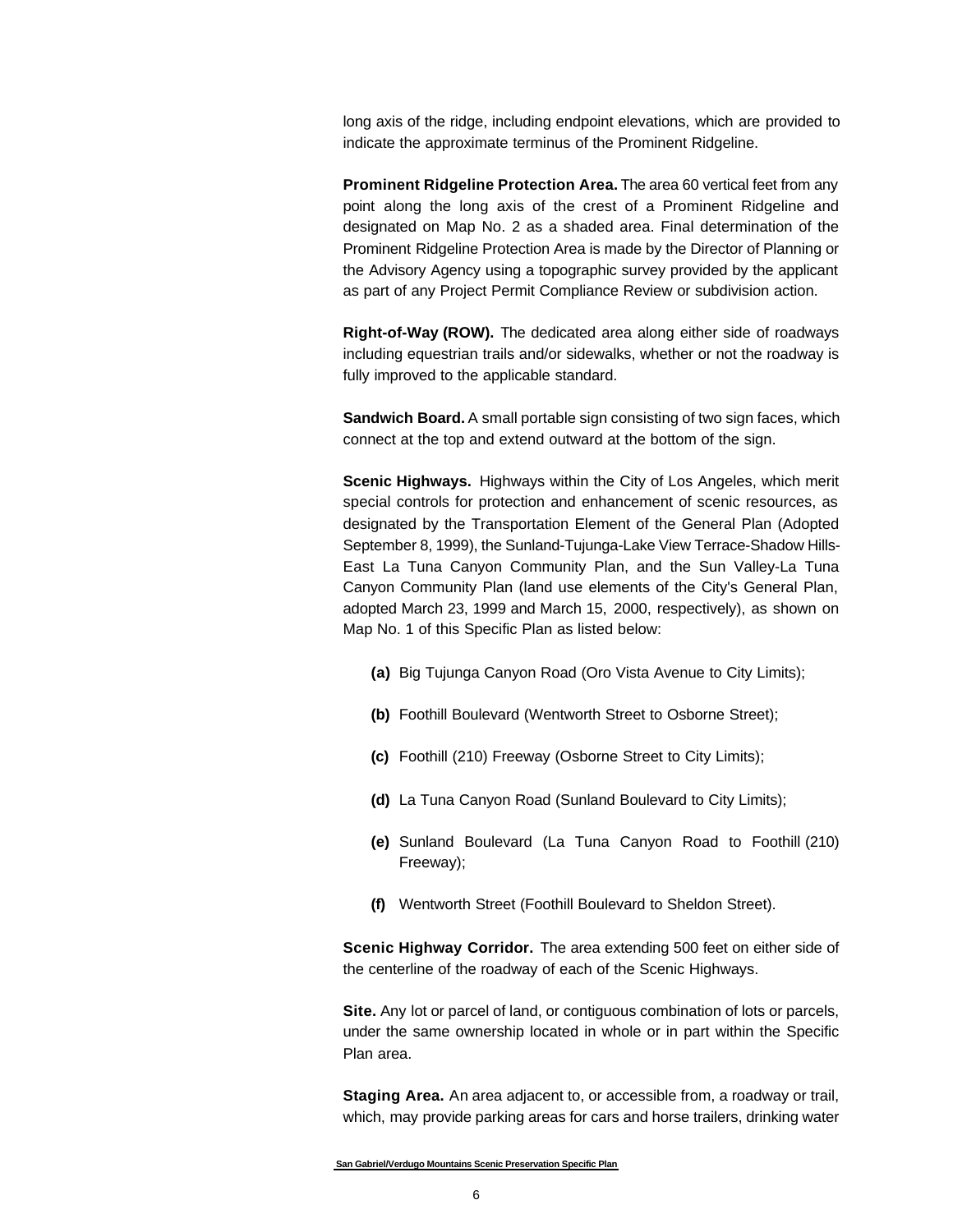facilities, picnic tables, and/or an access point to a trail system and as shown on Map No. 1.

**Visible.** Able to be seen from the ROW of any of the Scenic Highways as determined by the Director of Planning or the Advisory Agency.

**Vista Point.** An area in an existing or future ROW of a Scenic Highway as shown on Map No. 1, which has exceptional hillside area views and is set aside for public use.

#### **Section 5. PROJECT PERMIT COMPLIANCE.**

- **A.** The Department of Building and Safety shall not issue a grading, building, or sign permit for a Project on a Site located in whole or in part within this Specific Plan area unless a Project Permit Compliance Review has first been obtained pursuant to this section and L.A.M.C. Section 11.5.7 C.
- **B.** An application for Project Permit Compliance shall be accompanied by architectural plans including: site plans (with topography), elevations and site photos that show the proposed Project as viewed from the ROW of all the Scenic Highways from which the Project may be Visible.
- **C.** Final determination of the Prominent Ridgeline Protection Areas shall be made (on a case by case basis) by the Director of Planning as part of the Project Permit Compliance or by the Advisory Agency as part of any subdivision action, provided that any final determination shall be consistent with the applicable Prominent Ridgeline(s) shown on Map No. 2 as adopted by City Council.

#### **Section 6. PROMINENT RIDGELINE PROTECTION.**

#### **A. Protection Measures.**

Application of the following protection measures to a Project shall be determined by the Director of Planning or the Advisory Agency.

- **1.** No Project may be constructed within any Prominent Ridgeline Protection Area or portion of the area except as permitted pursuant to Section 6 B.
- **2.** No Project shall be constructed so that the highest point of the roof, structure, or parapet wall, is less than 25 vertical feet from the designated Prominent Ridgeline directly above the highest point of the building or structure.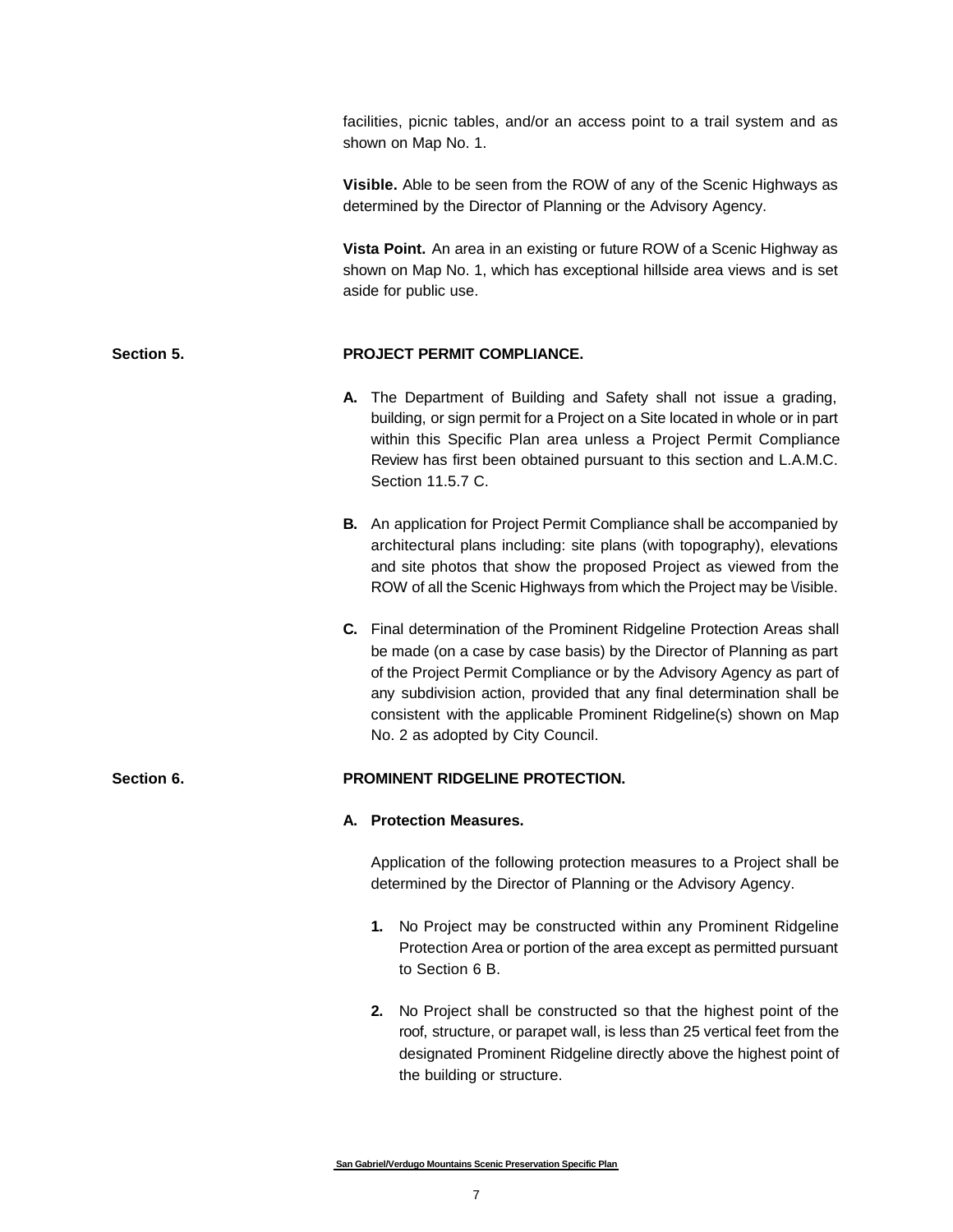- **3.** Where Prominent Ridgeline Protection Areas are shown on only one side of a ridge line, buildings or structures built on the portion of the Site without Prominent Ridgeline Protection Areas shall not be allowed to break the silhouette of the applicable protected ridge.
- **4.** No grading or berming shall occur that alters the elevation of the crest of the Prominent Ridgeline on the Site.
- **5.** Graded slopes should be Landform Graded where practical in accordance with the provisions of the Department of City Planning's Landform Grading Manual. In order to create slopes that reflect as closely as possible the surrounding natural hills, graded hillsides should have a variety of slope ratios, should not exceed a ratio of 2:1, and should transition to the natural slope in a manner that produces a natural appearance.
- **6.** No native vegetation shall be removed within any Prominent Ridgeline Protection Area, except for driveways, building footprints and any required equine pad or stable areas, or as necessary to meet fire safety and brush clearance regulations, to develop recreational trails, or for landscaping associated with residential lots.
- **7.** No fire pits, picnic tables, or other similar structures associated with residential lots shall be located within any Prominent Ridgeline Protection Area unless they are screened so that they are not visible from the ROW of any of the Scenic Highways.
- **8.** Where the provisions of Subsection A (1) above necessitate preserving a portion of the Site in an undeveloped state, the Advisory Agency in approving an application pursuant to L.A.M.C. Section 17.00, *et seq.* where the map contains a Prominent Ridgeline Protection Area, shall permit the portion of the total allowable number of dwelling units (per L.A.M.C. Section 17.05) that otherwise would be permitted within the Prominent Ridgeline Protection Area to be located on other portions of the Site with less than a 15% slope, unless such property does not have sufficient area below 15% slope. No increase in the maximum number of dwelling units beyond what is allowed by L.A.M.C. Section 17.05 shall be permitted, and where lot averaging is used, no lot having less than 20,000 square feet shall be created. The determination of density, adequate access, fire, and safety provisions shall be made by the Advisory Agency, in consultation with the Bureau of Engineering and Fire Department as part of the subdivision action.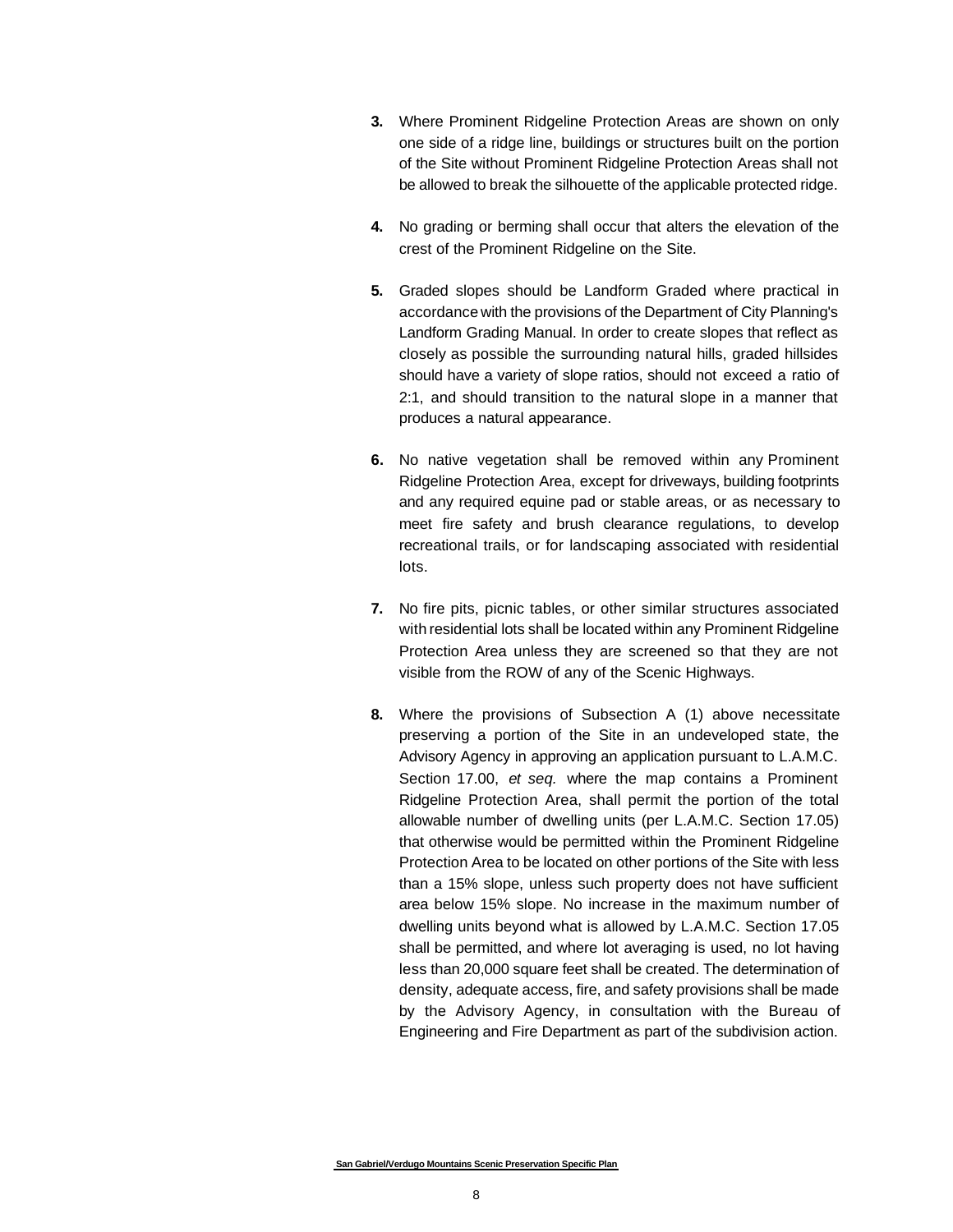#### **B. Exceptions.**

Notwithstanding the provisions of Subsection A above, a Project may encroach into the Prominent Ridgeline Protection Area where it can be demonstrated that:

- **1.** Compliance with the provisions of Subsections A (1) and (2) above, would result in greater impact on existing natural terrain and landscape than would alternative building locations on the same Site, if the Director finds that:
	- **(a)** The lot was legally existing before the effective date of the Specific Plan, as evidenced by a recorded Tract or Parcel Map or by a Certificate of Compliance; and
	- **(b)** All or most of the Prominent Ridgeline remains undisturbed; and
	- **(c)** The Project incorporates design elements that consider the natural terrain, utilizes a minimum of grading, and protects streams and oak trees *(Quercus agrifolia, Q. lobata)* to the extent feasible; and
	- **(d)** The Project is placed or constructed to preclude silhouettes against the skyline above the Prominent Ridgeline on the Site.
- **2.** The Prominent Ridgeline Protection Area or a portion of the Area is not visible from the ROW of any of the Scenic Highways, and the Project is placed or constructed to preclude silhouettes against the skyline above the Prominent Ridgeline on the Site.
- **3.** Compliance with Subsections A (4) and (5) above would:
	- **(a)** Substantially restrict access to a substantial portion of a Site;
	- **(b)** Create a land-locked Site; or
	- **(c)** Result in a greater impact on the existing natural terrain and landscape than would alternative access ways, then a street or private street and related improvements may be allowed to cross a Prominent Ridgeline Protection Area in accordance with the applicable regulations in the L.A.M.C., if the following findings are made by the Advisory Agency:
		- **i.** That the proposed street or private street is located in a manner that protects the most valuable scenic resources on the Site. The "most valuable scenic resources" shall include, but not be limited to, significant natural drainage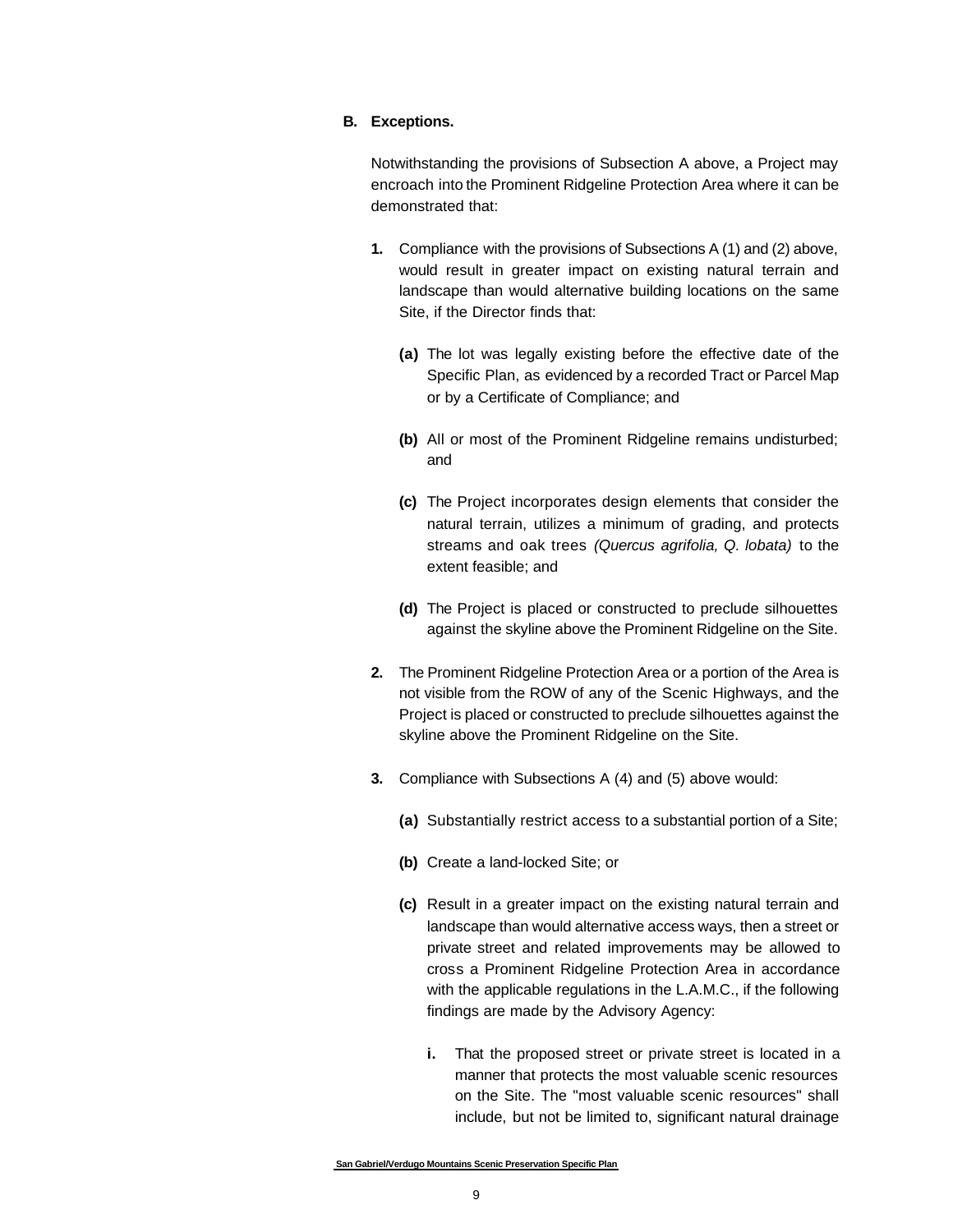areas located within the applicable Prominent Ridgeline Protection Area, or the highest and/or most visible ridgelines that comprise the applicable Prominent Ridgeline Protection Area on the Site, as seen from the ROW of any of the Scenic Highways.

**ii.** That the proposed street or private street is located in a manner that reduces grading, and/or uses balanced grading methods.

#### **Section 7. EQUINE DISTRICT PROTECTION.**

#### **A. Equinekeeping District Standards.**

The following requirements shall apply only to applications pursuant L.A.M.C. Section 17.00, *et seq.,* within existing and future "K" Equinekeeping Supplemental Use Districts located in the Specific Plan area. The developer/applicant shall provide and/or meet the following standards, to the satisfaction of the Advisory Agency:

**1. Minimum Lot Area.** Notwithstanding L.A.M.C. Section 17.05 H, the minimum required lot area for new subdivisions on Sites designated Minimum by the Sunland-Tujunga-Lakeview Terrace-Shadow Hills-East La Tuna Canyon and/or the Sun Valley-La Tuna Canyon Community Plan, shall be 40,000 square feet. On Sites designated Very Low I by the Sunland-Tujunga-Lakeview Terrace-Shadow Hills-East La Tuna Canyon or Very Low by the Sun Valley-La Tuna Canyon Community Plan, the minimum required lot area for new subdivisions shall be 20,000 square feet. However, under no circumstances shall a lot be created having less than 20,000 square feet.

#### **2. Equine Pad and Stable Areas.**

- **(a)** Each lot within "K" Equinekeeping Supplemental Use Districts located in the Specific Plan area shall contain a level equine pad area on a minimum of 2,000 contiguous square feet with a minimum width of 24 feet and an equine stable area on a minimum 12 by 24 foot area.
- **(b)** These required stable and pad areas shall be graded to permit quick and adequate drainage and shall exclude the areas for any required side yards. No permanent structures, including but not limited to, swimming pools and tennis courts, shall be constructed or located within any portion of the required equine stable or pad areas.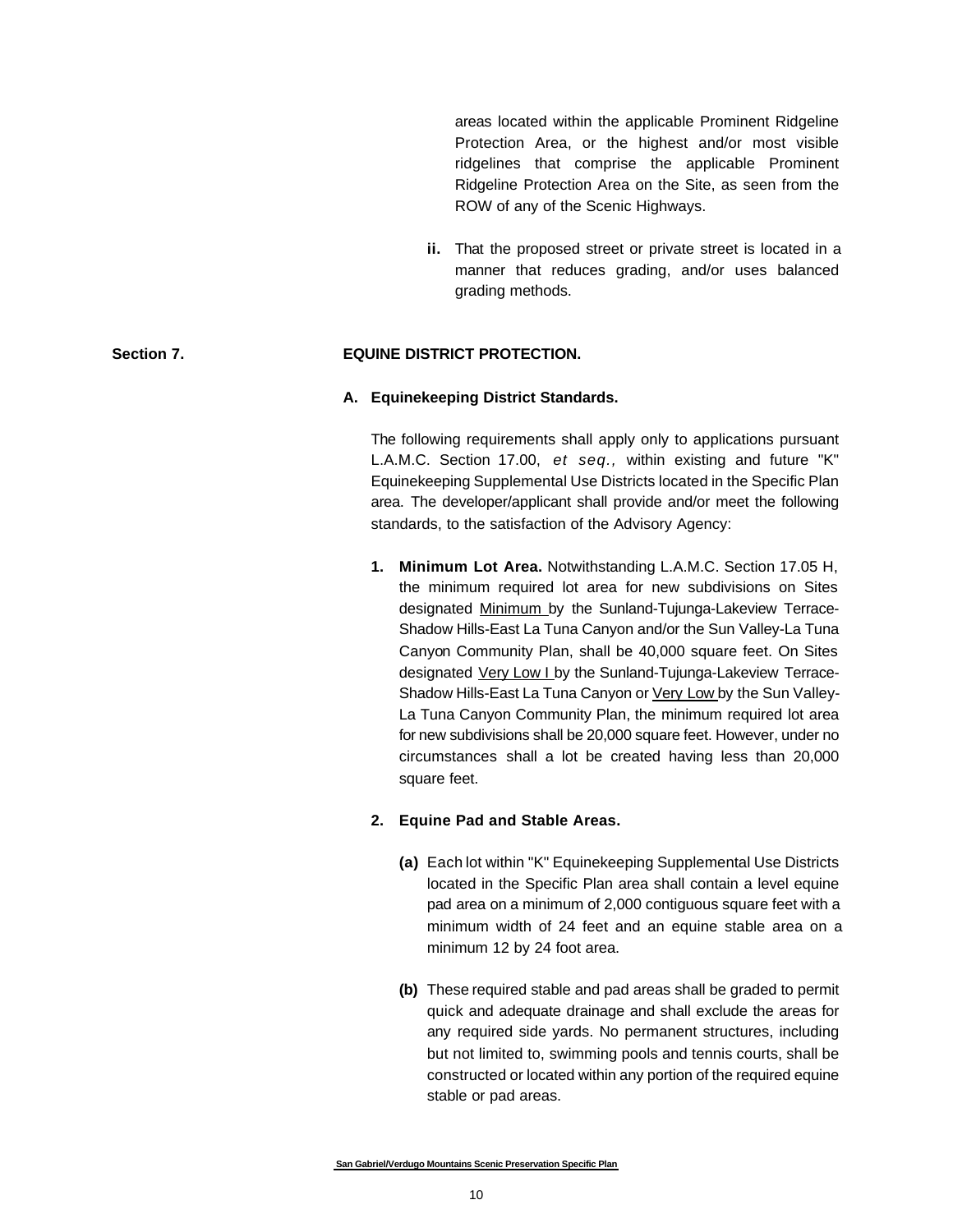**(c)** A vehicular access path with a minimum width of 12 feet shall be located on the same side of the lot as the driveway. Adequate area shall be provided for parking equine trailers.

#### **B. Non-conforming Equine Uses in the Equinekeeping Districts.**

Notwithstanding the provisions of the L.A.M.C. Section 13.05 C(8) to the contrary, on lots within "K" Equinekeeping Districts within the Specific Plan area, where at least one licensed equine is stabled on or after July 25, 2002, a non-conforming equine use shall not be lost, even if, during a successive three year period, no equine is licensed by the Department of Animal Regulation to be stabled on the subject lot.

#### **C. Equestrian Trail System: Easements, Improvements and Future Dedications.**

- **1. Official Equestrian Trails.** As part of any approval for a division of land pursuant L.A.M.C. Section 17.00, *et seq.,* for Projects over which an Official Equestrian Trail is either designated or existing, the Advisory Agency shall require formal dedication for a public easement for equestrian trail purposes if the following findings can be made:
	- **(a)** That the trail provides access not provided by other dedicated public equestrian trails in the vicinity; and
	- **(b)** That the trail connects to existing dedicated public equestrian trails; and
	- **(c)** That the trail will not prevent use of the parcel for residential purposes. The course of the trail may be altered to maximize land use as long as the altered course is safe and maintains trail continuity; and
	- **(d)** That the trail benefits the residents of the subdivision by providing a linkage from the subdivision to existing dedicated public equestrian trails.
- **2. Non-Public Equestrian Trails.** As part of any discretionary approval for a division of land pursuant L.A.M.C. Section 17.00, *et seq.*, for a Project over which a Non-Public Equestrian Trail is shown on Map No. 4, the Advisory Agency may require dedication where a prescriptive right of access has been established. This will not prevent the subdivider from offering an easement to the satisfaction of the Advisory Agency. An applicant for a lot line adjustment may also voluntarily propose an easement to the satisfaction of the Advisory Agency.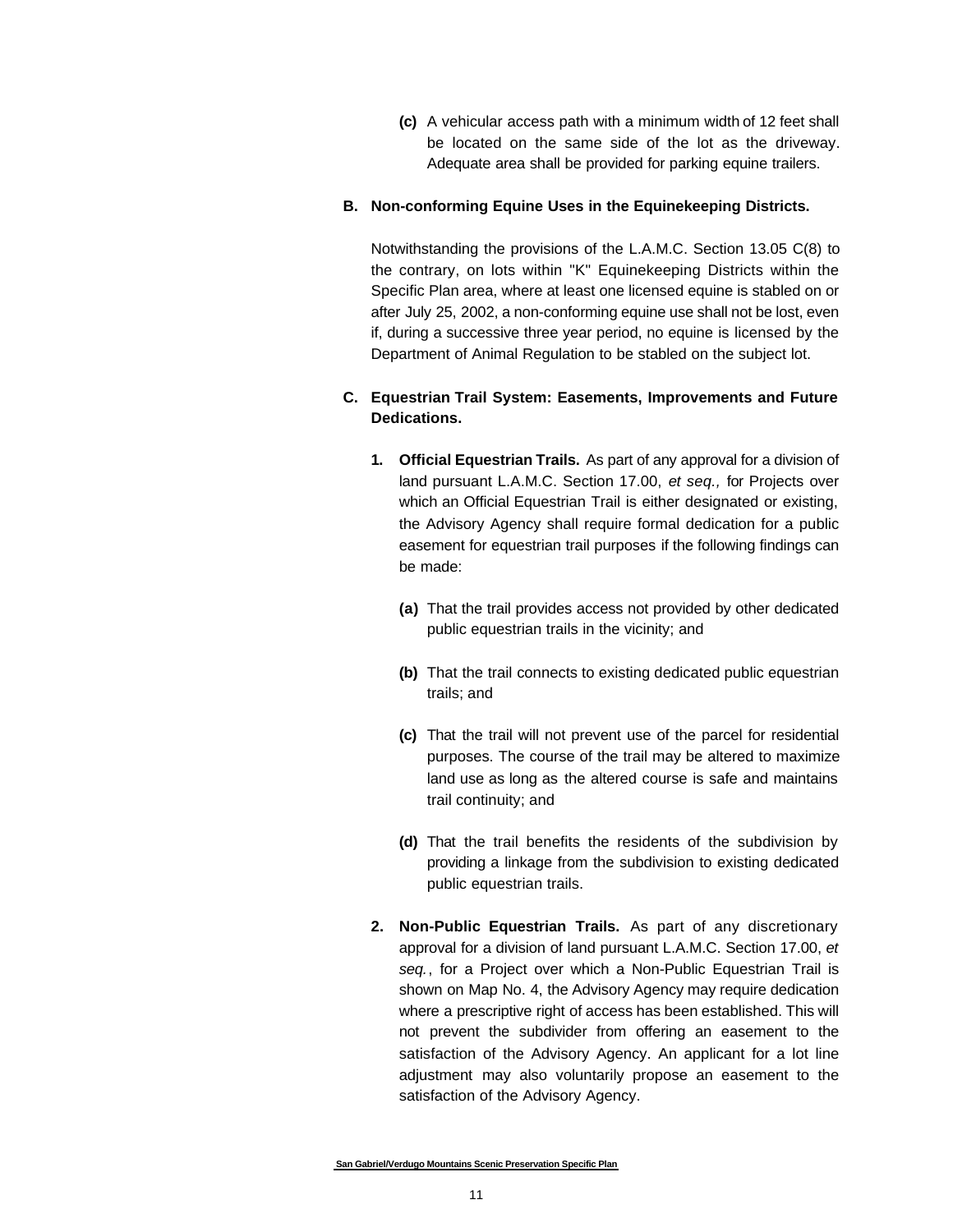- **3. Equestrian Safe Crosswalks and Signals.** A crosswalk that allows a rider to activate the signal without dismounting shall be required as part of any future roadway improvement program at the following intersections: Sunland Boulevard and Wornum Avenue; Mt. Gleason and Big Tujunga Canyon Road; and Wentworth Street and Wheatland Avenue. The Advisory Agency, following consultation with appropriate City agencies, may add signals where it has been determined to be needed for the safe separation of vehicles and equestrians.
- **4. Staging Areas.** Vista points and Staging Areas shown on privately owned properties are intended as a guide for the Advisory Agency.

The City, as part of any future street improvement program within the public ROW, to the extent physically and financially feasible, shall improve the Staging Area consistent with this subdivision. The Staging Area should provide, wherever appropriate and feasible: parking for five or more cars (with at least one parking space identified for use by disabled persons), a parking area for equine trailers, and a bicycle rack for three or more bicycles. The area should contain drinking water, a watering trough, hitching posts, a designated picnic area with picnic tables, and a trash receptacle (smooth finish concrete, earth-tone color). The area shall be landscaped with native plant materials, irrigated by a drip system, have low level lighting, and have an interpretive sign permanently installed on a stone base, which illustrates and describes points of interest and any relevant archaeological, cultural, or ecological characteristics.

#### **Section 8. GENERAL DEVELOPMENT STANDARDS.**

The following regulations shall apply to all new projects within the Specific Plan area. Application of the following general development standards to a Project shall be determined by the Director of Planning or the Advisory Agency.

**A. Slope Density.** In acting on an application pursuant to L.A.M.C. Section 17.00, *et seq.,* for those Sites that are designated as Very Low I, Very Low II and Minimum density and are not located in whole or in part in a Prominent Ridgeline Protection Area, where the average natural slope of the Site is 15% or more, the Advisory Agency shall calculate the total allowable number of dwelling units pursuant to L.A.M.C. Section 17.05 C, *et seq.* Where feasible, the Advisory Agency shall require that the lots be situated on portions of the Site with less than a 15% slope unless the Site does not have sufficient area below the 15% slope portion of the Site.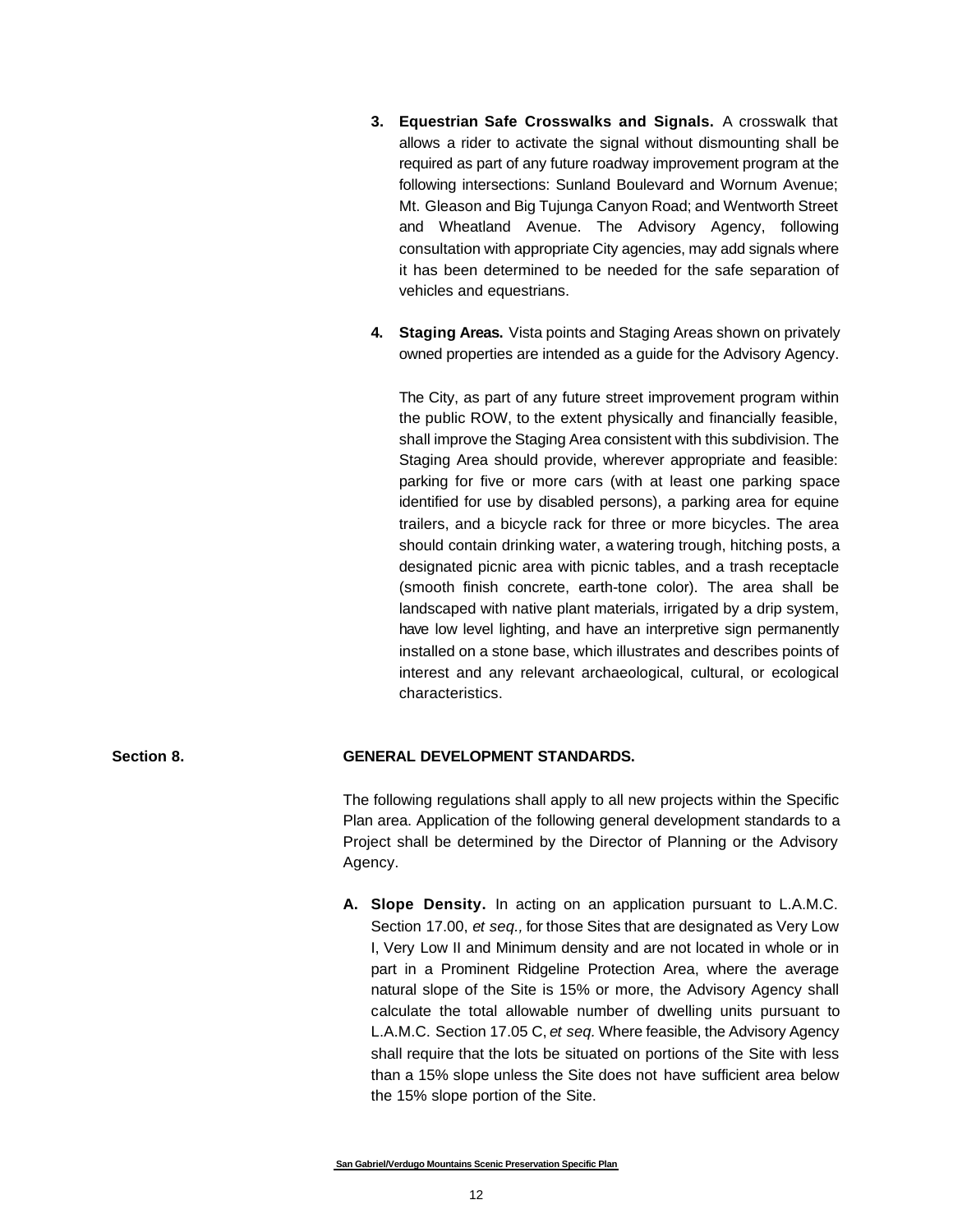- **B. Oak Trees.** Notwithstanding L.A.M.C. Section 46.00 to the contrary, no oak tree *(Quercus agrifolia, Q. lobata)* of eight inches or more as measured four and one-half feet above the ground level at the base of the tree shall be removed, cut down or moved without the prior written approval of the Director or the Advisory Agency on lots 20,000 square feet or larger. The Director or the Advisory Agency may approve the removal, cutting down or moving of an oak tree if one of the following findings can be made:
	- **1.** It is necessary to remove the oak tree because its continued existence at its present location prevents the reasonable development of the subject property; or
	- **2.** The oak tree shows a substantial decline from a condition of normal health and vigor, and restoration, through appropriate and economically reasonable preservation procedures and practices, is not advisable (as evidenced by an oak tree report); or
	- **3.** Because of an existing and irreversible adverse condition of the oak tree, the tree is in danger of falling, notwithstanding the tree having been designated an Historical Monument or as part of an Historic Preservation Overlay Zone; or
	- **4.** The presence of the oak tree interferes with utility services and roadways within or without the subject property and the only reasonable alternative to the interference is the removal of the tree; or
	- **5.** It has no apparent aesthetic value that will contribute to the appearance and design of the surrounding properties, or is not located with reference to other trees or monuments in such a way as to acquire a distinctive significance at that location.

If an approval to remove an oak tree has been obtained from the Director or Advisory Agency, no further approval is required from the Board of Public Works.

**C. Prohibited Plant Materials.** The following plant materials shall be prohibited within the Plan area for all new Projects (as defined in Section 4):

| Acacia                     | green wattle       |
|----------------------------|--------------------|
| Ailanthus altissima        | tree of heaven     |
| Arundinaria pygmaea        |                    |
| Arundo donax               | giant reed         |
| Atriplex semibaccata       | Australia saltbush |
| Avena spp.                 | wild oats          |
| Brassica spp. (non-native) | mustard            |
|                            |                    |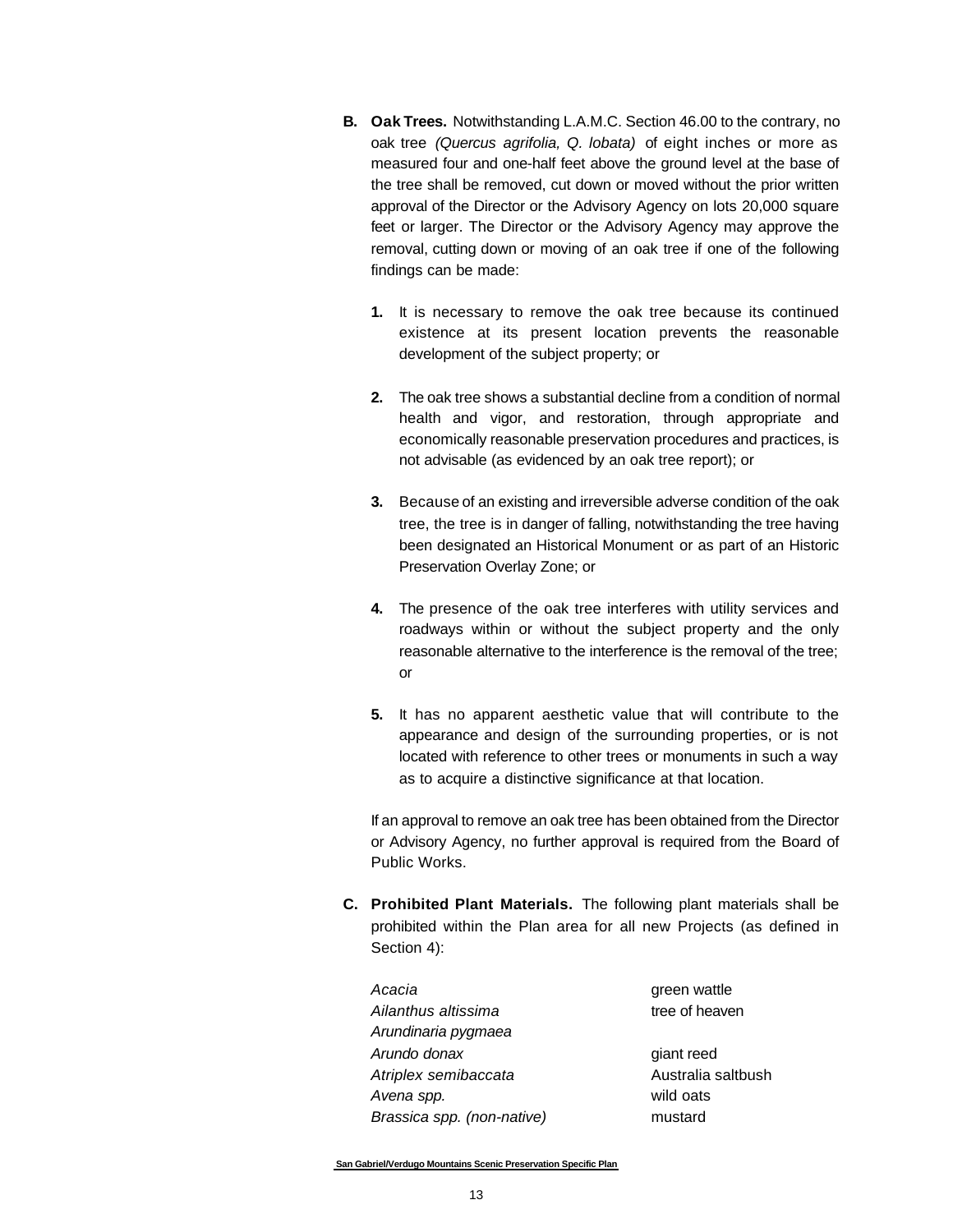| Bromus rubens                         | red brome               |
|---------------------------------------|-------------------------|
| Centranthus ruber                     | Jupiter's beard         |
| Cypressus sempervirens                | Italian cypress         |
| Cortaderia jubata                     | pampas grass            |
| Cortaderia sellowiana                 | pampas grass            |
| Cytisus canariensis                   | Canary Island broom     |
| Cytisus scoparius                     | Scotch broom            |
| Cytisus spachianus (Genista racemosa) | broom                   |
| Erodium botrys                        | storksbill              |
| Erodium cicutarium                    | storksbill              |
| Erodium cygnorum                      | storksbill              |
| Erodium malacoides                    | storksbill              |
| Erodium moschatum                     | storksbill              |
| Eucalytpus globulus                   | blue gum                |
| Lolium perenne                        | perennial ryegrass      |
| Malva parvifolia                      | cheeseweed              |
| Pennisetum setaceum                   | fountain grass          |
| <i>Ricinus communis</i>               | castor bean             |
| Robinia pseudoacacia                  | black locust            |
| Schinus molle                         | California pepper       |
| Schinus terebinthefolius              | <b>Brazilian pepper</b> |
| Spartium junceum                      | Spanish broom           |
| Tamarix sp.                           | salt cedar              |
| Vulpia megalura                       | foxtail fescue          |
|                                       | palm                    |

**D. Domestic Livestock.** Within the Specific Plan area, for property in the RE40 zone, notwithstanding the provisions of L.A.M.C. Section 12.07.01 A (3), the keeping of equines, bovines, goats or other domestic livestock (other than swine), poultry, fowl, rabbits, chinchillas, and other small animals, shall be allowed in conjunction with the residential use of the lot provided that the activities are not for commercial purposes.

#### **Section 9. SCENIC HIGHWAY CORRIDORS VIEWSHED PROTECTION.**

The following regulations shall apply to all new Projects located within a Scenic Highway Corridor. Where only a portion of a lot or parcel is located within a Scenic Highway Corridor, these regulations shall apply to that portion. Application of the following scenic corridor viewshed protection measures to a Project shall be determined by the Director of Planning or the Advisory Agency.

**A. Building Height.** The maximum height of any new building or structure, including additions, that is Visible from the ROW of a Scenic Highway shall be 30 feet as defined in L.A.M.C. Section 12.03. However, in no

**San Gabriel/Verdugo Mountains Scenic Preservation Specific Plan**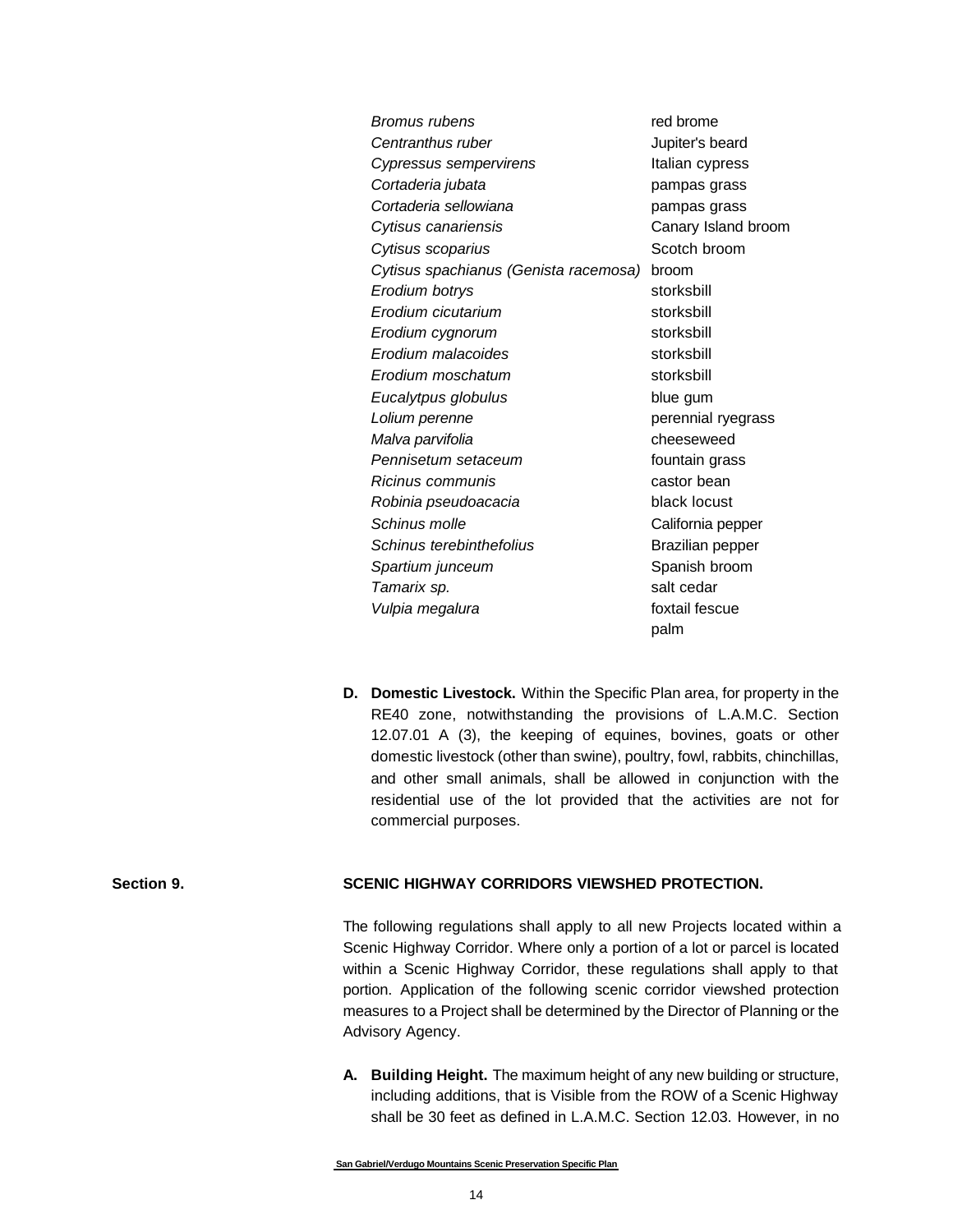circumstances, shall the building height exceed that allowed by the existing Height District.

#### **B. Commercial and Industrial Development Standards.**

- **1. Exterior Lighting.** All exterior light fixtures shall be shielded to minimize the illumination of adjacent properties and to reduce glare. Floodlighting of buildings and parking lot areas is prohibited.
- **2. Roofs and Roof-Mounted Structures.** All new roofs shall be surfaced with non-glare material. With the exception of solar energy devices, all roof-mounted structures and equipment shall be completely screened from view from the ROW of the adjacent Scenic Highway. Screening materials shall be of a finish quality and shall be compatible with the materials and color of the building; chain link fencing shall not be used for screening purposes.
- **3. Underground Utilities.** Where feasible, all new utilities shall be placed underground.
- **4. Fencing, Gate Materials, and Walls.** Where feasible, natural fencing and wall materials (e.g., wood, stone, brick) shall be used. Chain-link fencing that is brown or green in color shall be permitted and shall be landscaped with appropriate vines or other vegetation to screen the appearance of the fence. For safety and security purposes, the use of plant materials for screening shall be evaluated to insure any necessary visual access. The use of concertina wire and barbed wire is expressly prohibited.
- **5. Landscaping.** For any new Project, landscaping shall be designed to minimize the visual impacts of the Project as seen from the ROW of any of the Scenic Highways. All landscape plans shall be prepared by a state licensed Landscape Architect or Architect and are subject to review and approval by the Director of Planning.
- **6. Landscaped Setbacks.** On all sites used for commercial or industrial purposes there shall be a landscaped setback of not less than five feet along any common property line with a Scenic Highway. The required landscaped setback shall be planted with 15-gallon shade trees, 5-gallon shrubs, and ground coverings at a minimum ratio of one tree and four shrubs per 24 feet of linear street frontage. The entire setback area shall be irrigated with an automatic sprinkler system.
- **7. Parking Lot Design.** The following standards shall apply to all new commercial and industrial Projects that include a surface parking lot located adjacent to a Scenic Highway.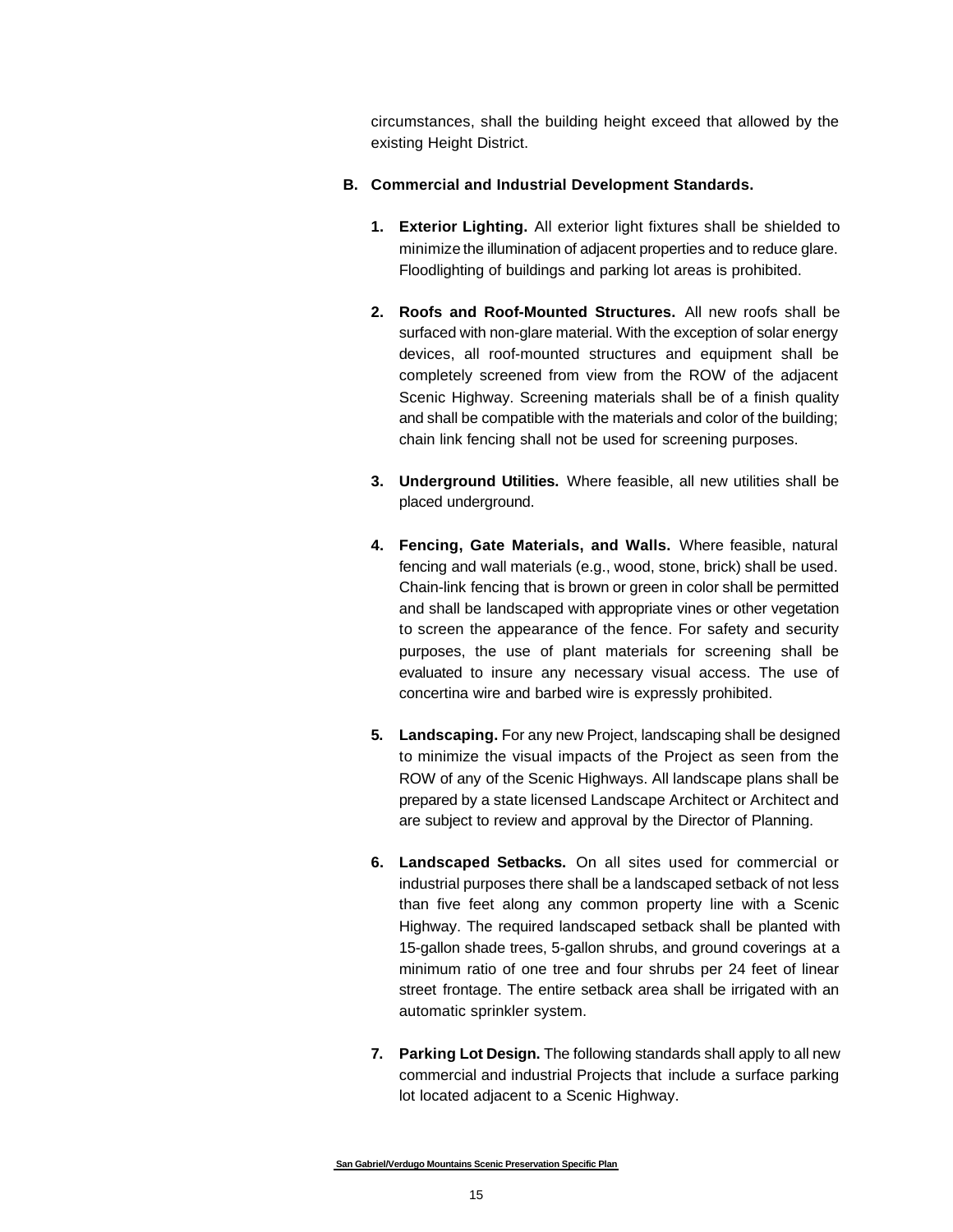- **(a)** A 3½ foot high, decorative masonry wall shall be constructed at the rear of the required landscaped setback area.
- **(b)** One 24-inch box shade trees shall be planted for each four surface parking lot spaces. Trees shall be distributed throughout the parking lot. All landscaped areas shall be irrigated with either an automatic sprinkler or drip irrigation system.
- **(c)** Bicycle Racks. Projects that require 20 or more surface parking spaces shall incorporate a bicycle rack with a minimum capacity to hold five bicycles. The rack shall be located no farther than the distance from a main entrance of the building to the nearest off-street automobile parking space.
- **8. Pedestrian Access (Parking Areas).** Projects that require 20 or more surface parking spaces shall incorporate dedicated pedestrian pathways to facilitate ease of pedestrian travel from parking areas to business entrances. These pathways shall be distinguished from vehicle parking areas by the use of decorative paving materials and landscaping.

#### **C. Signs.**

#### **1. Permitted Signs.**

- **(a)** Monument Signs. Monument signs shall comply with the requirements of L.A.M.C. Section 91.6208 pertaining to height, area, location, shape, projection, and construction, except as set forth below.
	- **i.** No more than one monument sign shall be permitted for each street frontage of a Site.
	- **ii.** Monument signs shall be either externally lit, or have individual letters/logos that are internally illuminated. Individual letters/logos shall not cover more than 40 percent of each face of a monument sign.
	- **iii.** Notwithstanding L.A.M.C. Section 91.6208.3 to the contrary, no monument sign (including supporting base/foundation) may exceed six feet in height above sidewalk grade or edge of roadway grade nearest the sign.
	- **iv.** Monument sign materials shall be consistent and compatible with the existing/proposed structure.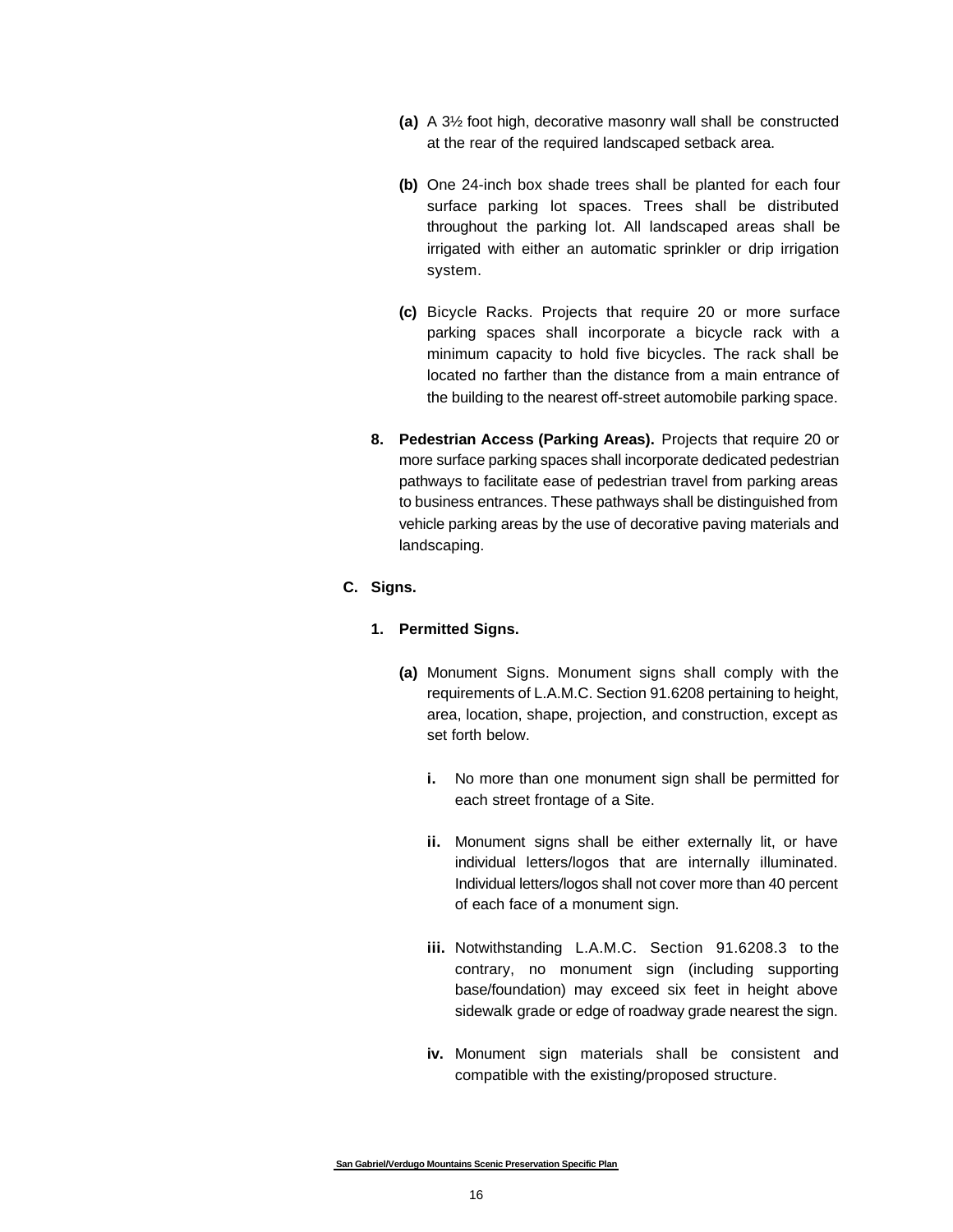- **v.** Monument base materials. Where appropriate, the base of any new monument sign shall be rustic in nature (*e.g.*, river rock, textured natural colored concrete).
- **vi.** A fully irrigated landscaped area equal to or greater in area than two times the area of one face of the sign and distributed equally around the base of the sign shall be provided.
- **(b)** Wall Signs.
	- **i.** Area. The combined sign area of all wall signs facing a street shall not exceed the limits set forth in L.A.M.C. Section 91.6210.1.
	- **ii.** Number. No more than one wall sign shall be permitted for each tenant of a building frontage that maintains a permanent public entrance from that Scenic Highway.
	- **iii.** No wall sign shall project from the building face more than 12 inches.
- **(c)** Projecting Signs. Projecting signs shall comply with the requirements of L.A.M.C. Section 91.6209 pertaining to height, area, location, shape, projection, and construction.
- **(d)** Window Signs. Window signs shall comply with the requirements of L.A.M.C. Section 91.6214 pertaining to height, area, location, shape, projection, and construction.
- **(e)** Temporary Signs. Temporary sings shall comply with the requirements of L.A.M.C. Section 91.6216 pertaining to height, area, location, shape, projection, and construction.
- **2. Prohibited Signs.** The following signs shall be prohibited. Further, no signs shall be allowed in public rights-of-way including sidewalks and multi-use trails.
	- **(a)** Animated or rotating signs.
	- **(b)** Balloons, blimps, and inflatable signs.
	- **(c)** Commercial Flags, pennants, streamers or super graphics signs.
	- **(d)** Flashing or neon signs.
	- **(e)** Illuminated canister wall sign.

**San Gabriel/Verdugo Mountains Scenic Preservation Specific Plan**